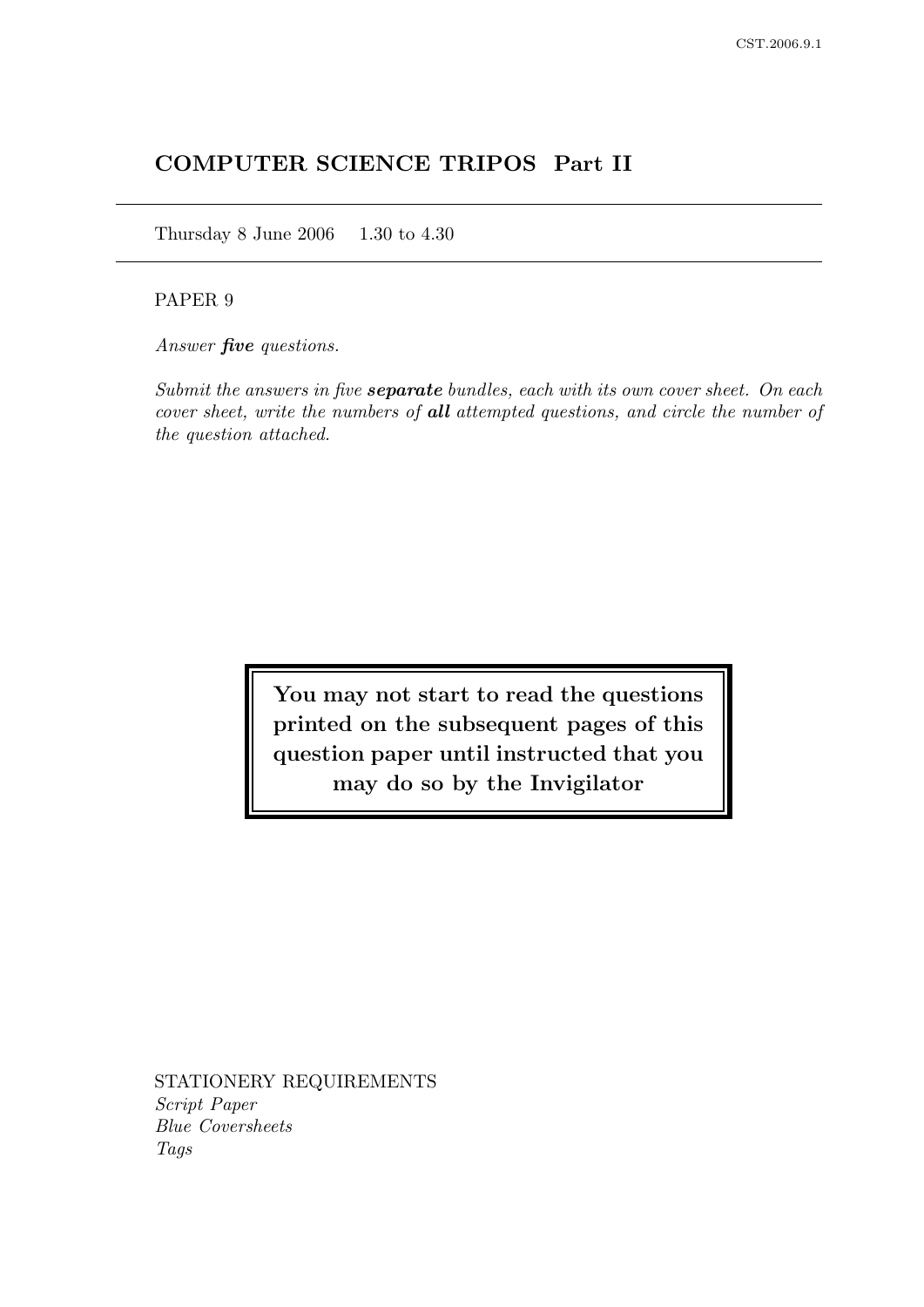# 1 Human–Computer Interaction

The development manager of a website for online book-buying has asked you to carry out a heuristic evaluation of its usability. He has specifically proposed the three heuristics listed below.

- 1. "There should be between five and nine navigation options on each page."
- 2. "There should be a good match between the navigation buttons and the users' goals."
- 3. "It should be easy for users to change their plans."
- (a) Has the manager misunderstood heuristic evaluation? Briefly justify your answer. [2 marks]
- (b) Please comment on the above three heuristics suggested by the manager. For each of the proposed heuristics, your comments should include:
	- $(i)$  any theoretical justification for (or against) this heuristic;
	- $(ii)$  any additional evaluation steps that might be required in applying it; and
	- $(iii)$  the likely impact of such evaluation on the system design.

[6 marks each]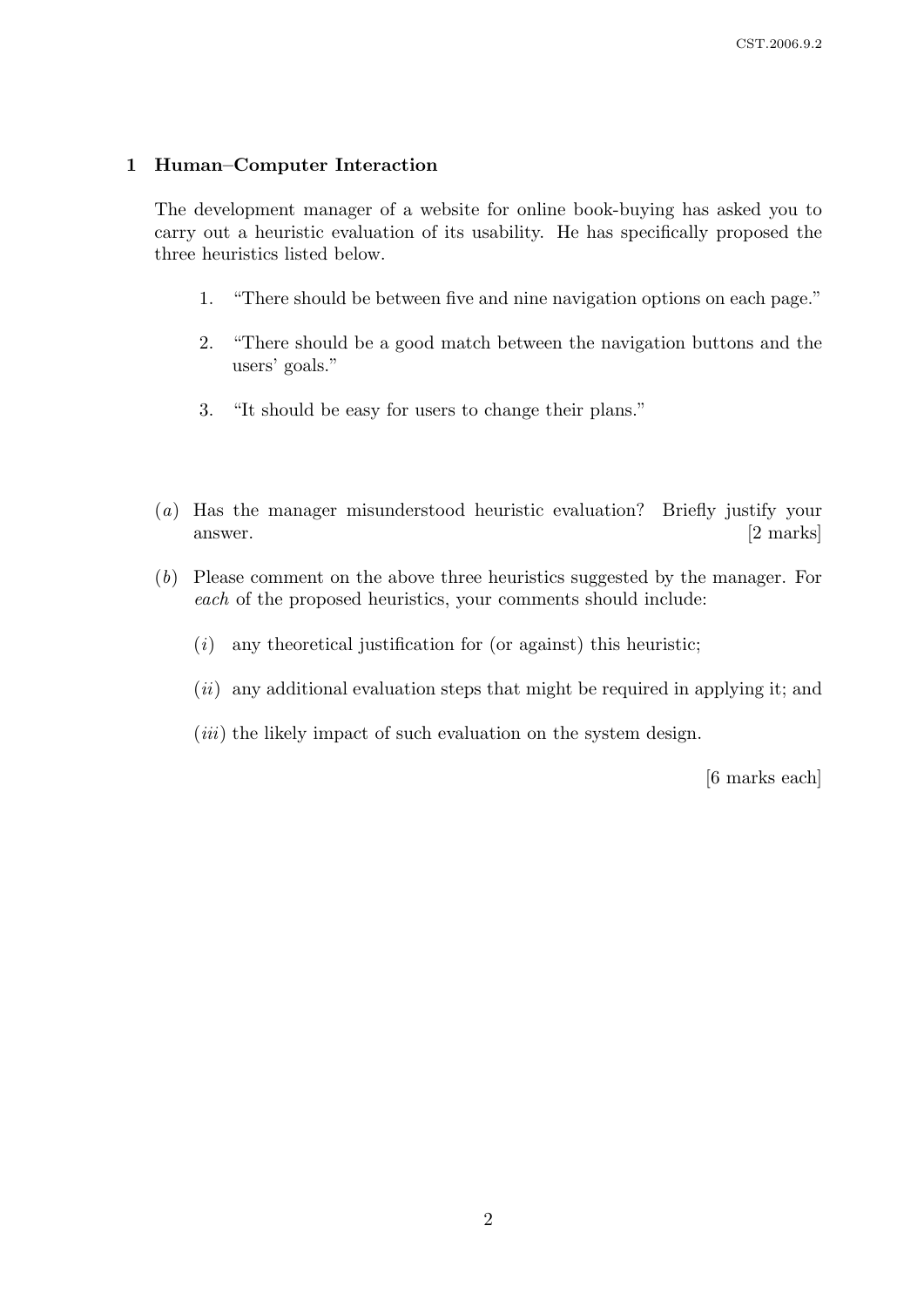# 2 VLSI Design

- (a) What is *dual-rail logic*? Why is it useful in self-timed circuits? [4 marks]
- (b) Using dual-rail logic, sketch circuits for
	- $(i)$  an inverter;  $[2 \text{ marks}]$
	- $(ii)$  an AND gate;  $[3 \text{ marks}]$
	- $(iii)$  an exclusive OR gate.  $[3 \text{ marks}]$
- (c) The following circuit shows a dynamic dual-rail gate:



What function does it implement? Explain how it works. [8 marks]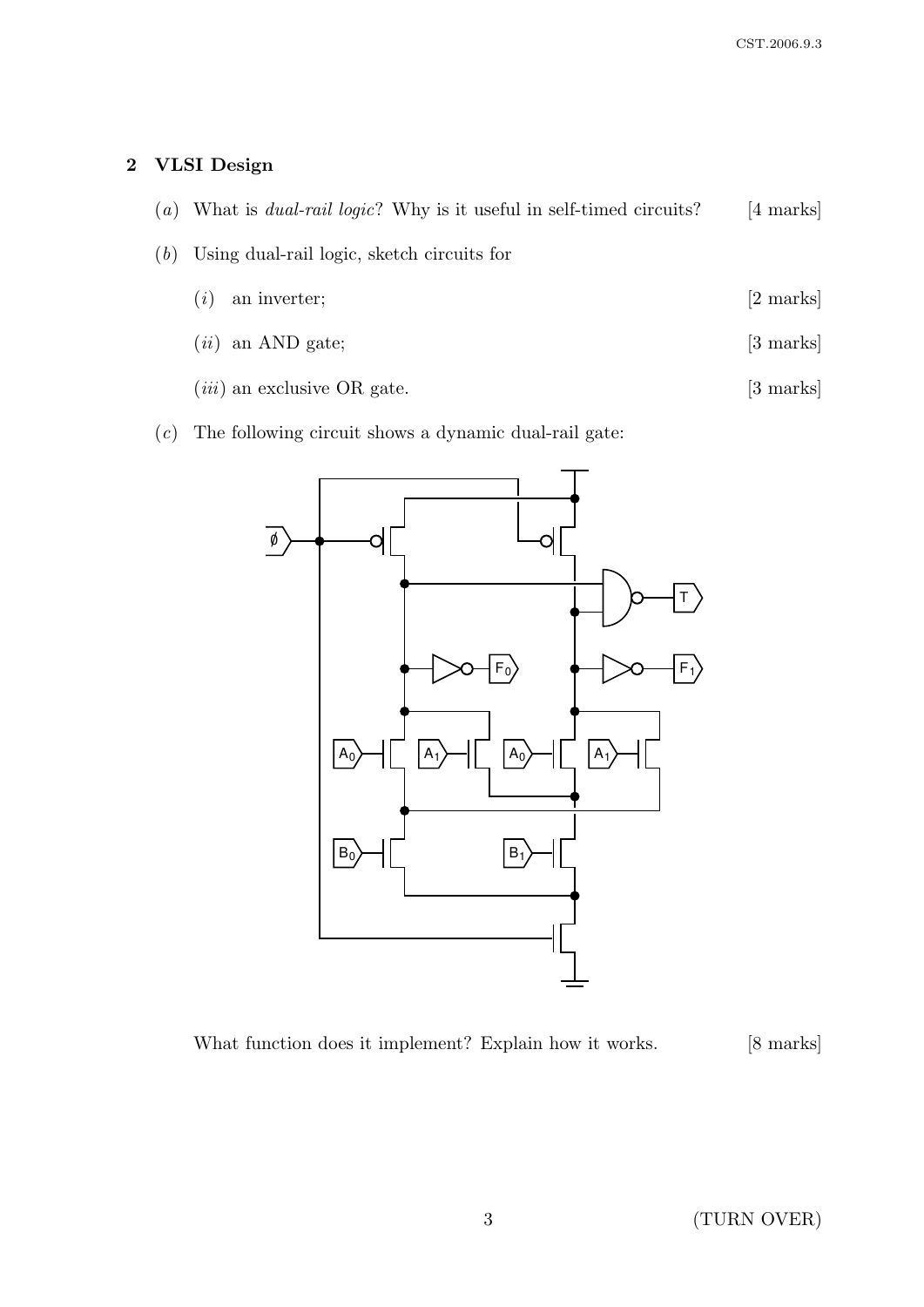## 3 Digital Communication II

- (a) Switches are used in a variety of different communications networks.
	- (i) Describe how switch architectures that are used to forward samples in Time Division Multiplexed networks, such as the digital telephone network, are designed to scale to large numbers of input and output ports. [5 marks]
	- $(ii)$  In asynchronous networks such as Asynchronous Transfer Mode (ATM) or Internet Protocol (IP) packet networks, switches are also used to forward packets. What are the basic components of a router with input and output buffering? [5 marks]
- (b) Distributed routing algorithms in communications systems are designed to provide a fault-tolerant computation of end-to-end paths in the event of link or router failure (or repair).
	- (i) Describe how this occurs, using as an example the distance-vector algorithm. [5 marks]
	- $(ii)$  Distance-vector routing is said to be slow to react to changes. Explain why, and outline why link-state protocols are therefore preferred in today's Internet. [5 marks]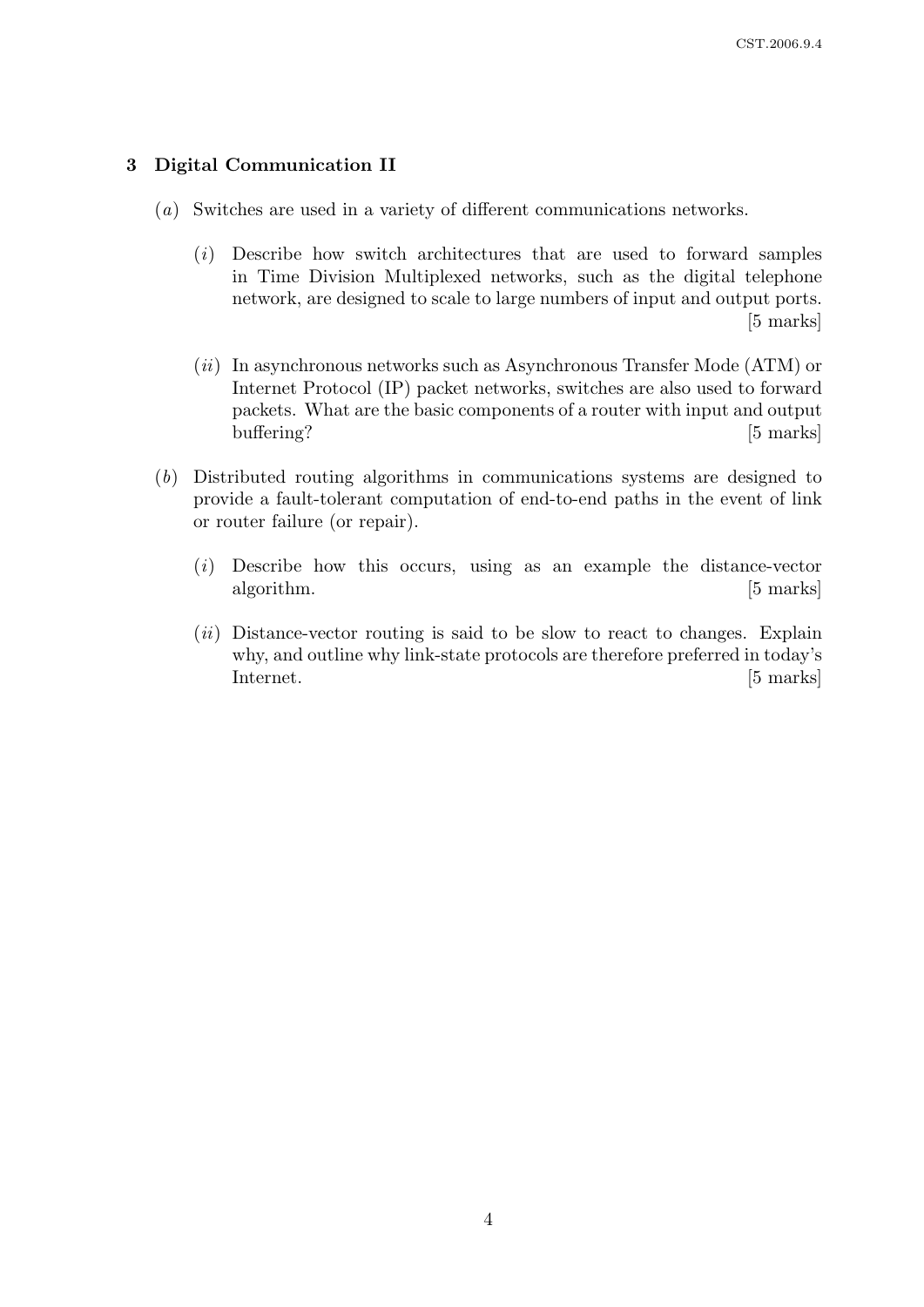# 4 Distributed Systems

Members of an open process group manage distributed replicas of data values stored in persistent memory. To allow the system to operate in the presence of transient failures of some replica managers, a quorum assembly scheme is used. Replica managers are assumed to be non-malicious and fail-stop.

To update a managed data item, the operations provided by the managing process include:

> lock(item) update(item, value, timestamp) read(item, timestamp) unlock(item)

- (a) Suppose the data item is an initially empty list of values and the update operation appends a value. Illustrate the quorum assembly scheme for five replicas, showing a number of update and read operations. [8 marks]
- (b) How is a total order of updates achieved by quorum assembly in the presence of concurrent update requests by clients to the open group? Discuss how any problems that might arise can be solved. [4 marks]
- $(c)$  When can unlock(item) be executed safely by the initiating replica manager? Describe any additional protocol that is needed. [5 marks]
- (d) Suppose that the process group is managing non-overlapping partitions of a distributed database instead of replicas. Can quorum assembly play any part in making the related updates required for distributed transactions? Justify your answer. [3 marks]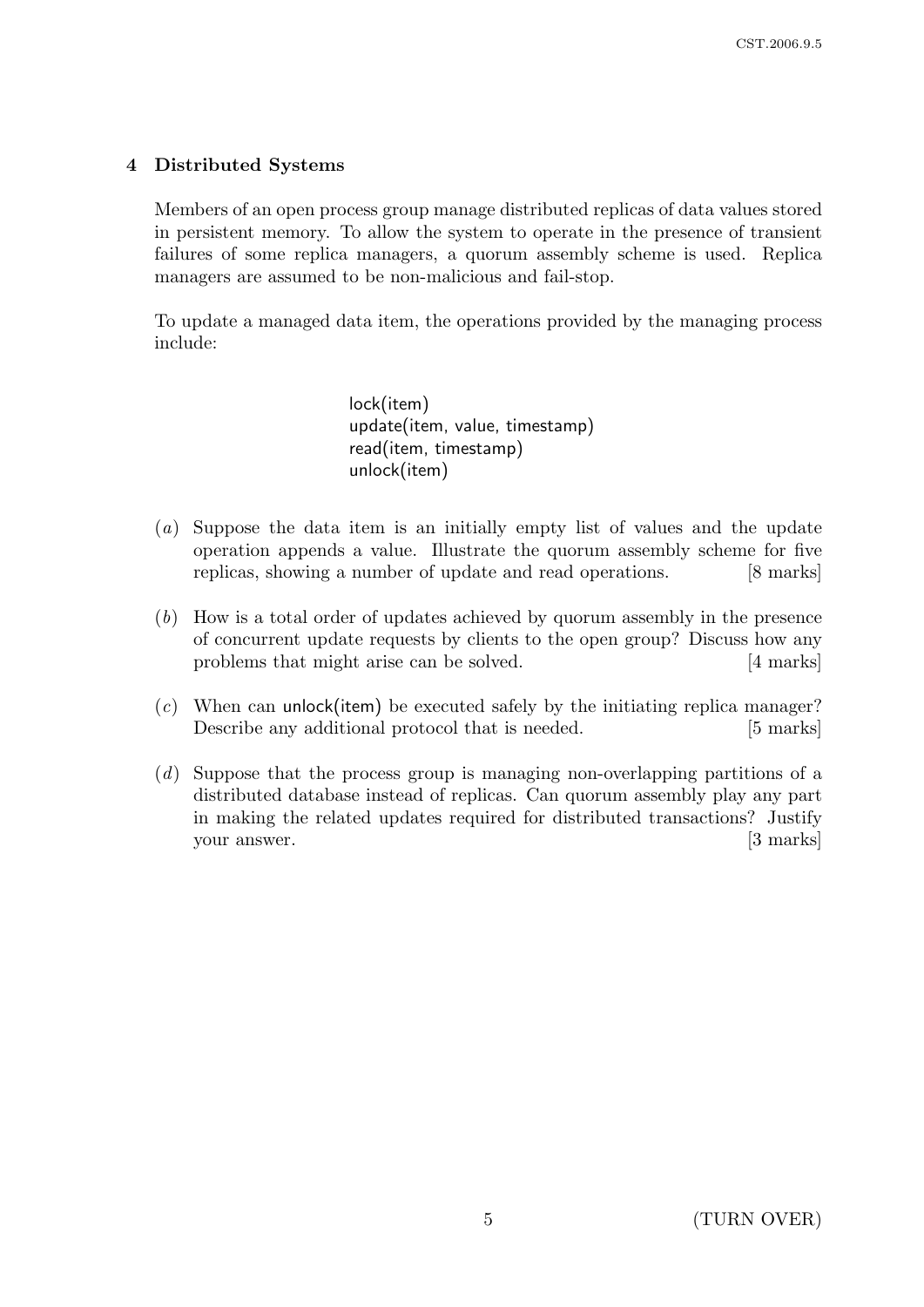## 5 Advanced Systems Topics

- (a) Distributed storage approaches can be divided into network attached storage (NAS) and storage area networks (SANs). Explain with the aid of a diagram the basic differences between the two approaches. [4 marks]
- (b) The network file system (NFS) is often used in local area networks.
	- (i) Why is NFS not normally considered suitable for wide area networks? [2 marks]
	- (ii) Briefly discuss how one could modify NFS to better support wide area networks. [2 marks]
- (c) Distributed shared virtual memory can be used within a computing cluster to transparently allow multi-threaded programs to run across multiple machines. Sketch the design of a DSVM system. Be sure to explain what happens both when a memory read and when a memory write occurs. Comment on the expected performance and robustness of your system. [6 marks]
- (d) EROS is a capability-based operating system.
	- (*i*) What is a capability?  $[1 \text{ mark}]$
	- $(ii)$  Explain with the aid of a diagram how EROS uses traditional paging hardware to emulate capability hardware. [5 marks]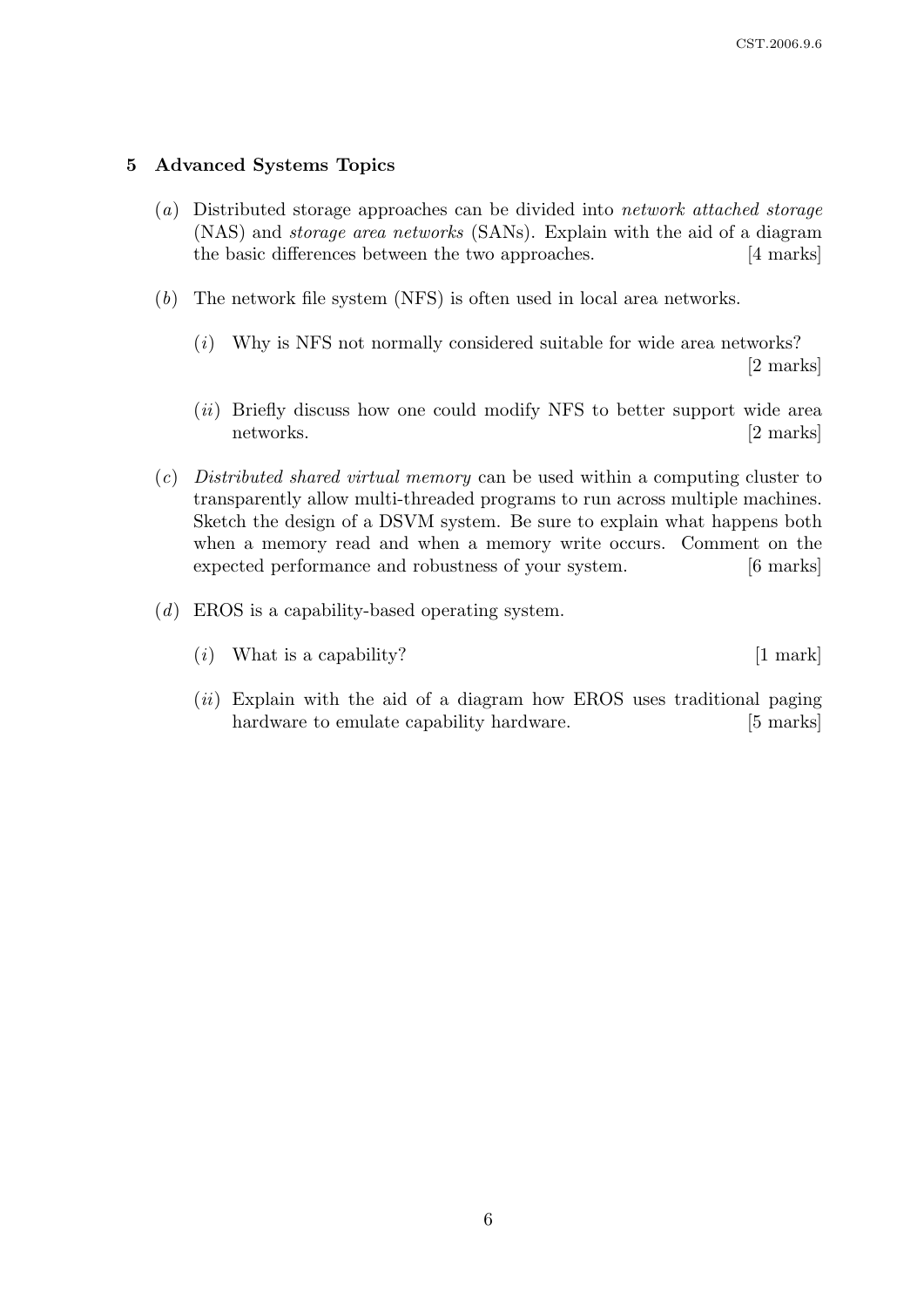## 6 Computer Vision

- (a) Extraction of visual features from images often involves convolution with filters that are themselves constructed from combinations of differential operators. One example is the Laplacian  $\nabla^2 \equiv \frac{\partial^2}{\partial x^2} + \frac{\partial^2}{\partial y^2}$  of a Gaussian  $G_{\sigma}(x, y)$  having scale parameter  $\sigma$ , generating the filter  $\nabla^2 \check{G}_{\sigma}(x, y)$  for convolution with the image  $I(x, y)$ . Explain in detail each of the following three operator sequences, where ∗ signifies two-dimensional convolution.
	- (*i*)  $\nabla^2$  $\nabla^2 \left[ G_\sigma(x, y) * I(x, y) \right]$  [2 marks]
	- (ii)  $G_{\sigma}(x, y) * \nabla^2 I(x, y)$  $[2 \text{ marks}]$
	- $(iii)$  $\left[\nabla^2 G_{\sigma}(x,y)\right]$  $[2 \text{ marks}]$
	- $(iv)$  What are the differences amongst their effects on the image? [2 marks]
- (b) In human vision, the photoreceptors responsible for colour (cones) are numerous only near the fovea, mainly in the central  $\pm 10$  degrees. Likewise high spatial resolution is only found there. So then why does the visual world appear to us uniformly coloured? Why does it also seem to have uniform spatial resolution? What implications and design principles for computer vision might be drawn from these observations? [4 marks]
- (c) Outline a scheme for accomplishing transcription of handwriting (not cursive, that is, with letters already separated). Explain the core modules in your system, from low-level feature extraction to high-level classification of letters. At the highest level of the classifier, explain how the system could use Bayesian methods to incorporate expert knowledge such as a lexicon of actual words and knowledge about relative letter frequencies. [4 marks]
- (d) How can dynamic information about facial appearance and pose in video sequences (as opposed to mere still-frame image information), be used in a face recognition system? Which core difficult aspects of face recognition with still frames become more tractable with dynamic sequences? Are some aspects made more difficult? [4 marks]

## 7 Advanced Graphics

Describe, in detail, the radiosity method for calculating illumination. Ensure that your answer gives an overview of the algorithm, describes an implementable method of calculating form factors, and explains an efficient way of iterating to a solution. [20 marks]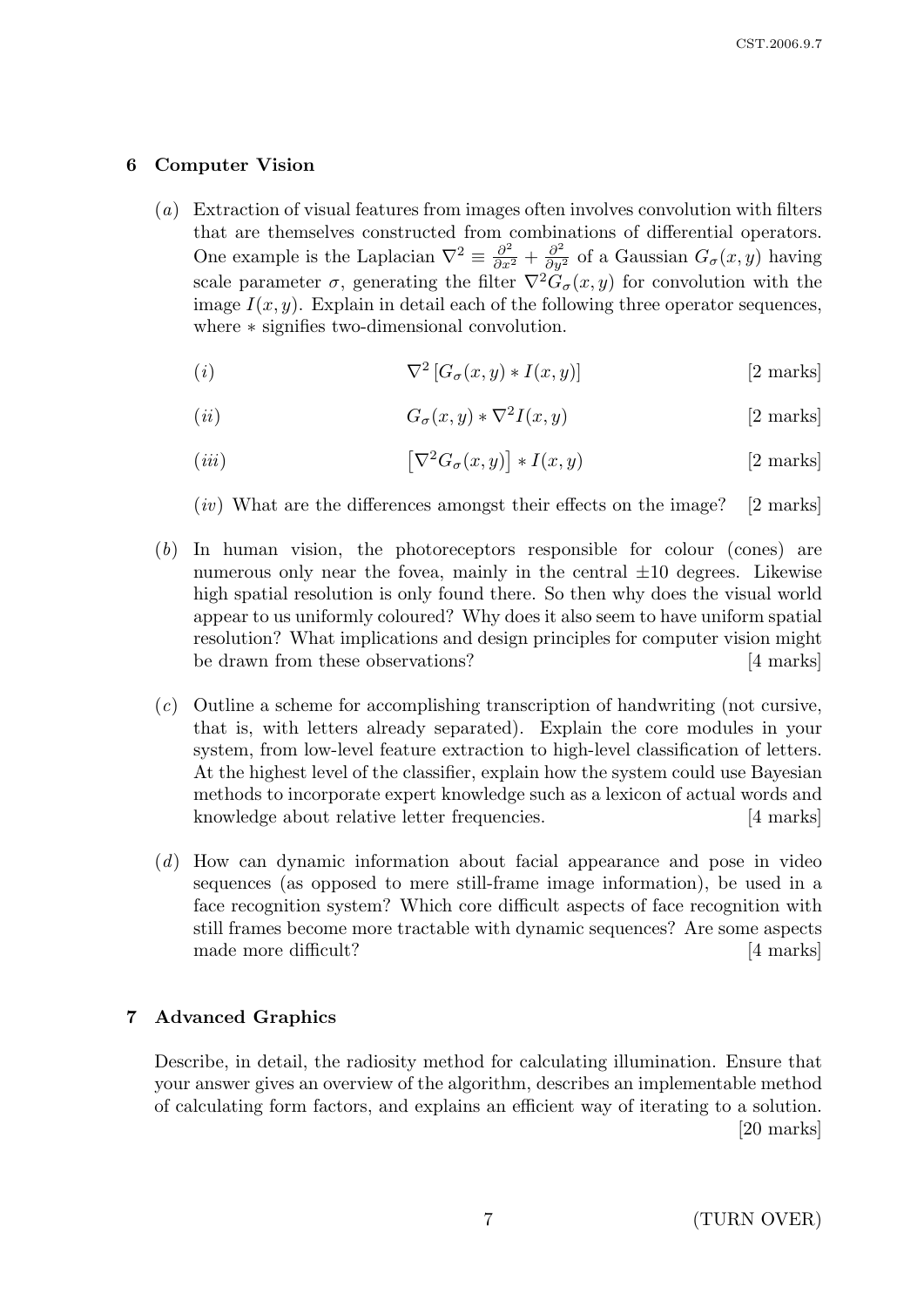## 8 Optimising Compilers

Consider the ML-like language given by abstract syntax

 $e ::= x \mid n \mid \lambda x.e \mid e_1 \mid e_2 \mid if \, e_1 \, then \, e_2 \, else \, e_3 \mid store \, e \, in \, r \mid load \, e \, from \, r$ 

where x ranges over variable names, n over integer constants, and r over global names for disjoint areas of memory known as regions. This language allows values to be stored inside regions: *store e in r* writes the value of e at some newly allocated memory location within region  $r$  and returns a pointer to this new location; the complementary operation load e from r reads the value which e points to (provided e is indeed a pointer into region r, otherwise the operation fails without accessing  $r$ ).

Types have syntax

 $\tau ::= int | \tau \rightarrow \tau | * \tau in r$ 

where  $\tau$  in r is the type of a pointer to a  $\tau$ -typed value stored in region r. Note that there is no polymorphism and that if-then-else uses an integer (rather than boolean) condition.

(a) Give an effect system (also known as an annotated type system) in which we can derive judgements of the form

$$
\Gamma \vdash e:t,\varphi
$$

where t is an extended form of  $\tau$  and  $\Gamma$  is a set of assumptions of the form x : t. Effects  $\varphi$  are sets of region names representing the regions which e may need to access (i.e. write into or read from) during its execution.

[12 marks]

- (b) Give types and effects for the following expressions, commenting briefly on any problems your scheme encounters and how they may be resolved. (Assume that r and s are region names, x is a variable of type  $*int in r$ , and p is a variable of type  $*int$  in s.)
	- (i) if load x from r then store 42 in s else p [2 marks]
	- (*ii*)  $\lambda y$ , *if* load x from r then store y in s else p [2 marks]
	- (*iii*) *if* load x from r then  $\lambda y$ , store y in s else  $\lambda y$ , p [4 marks]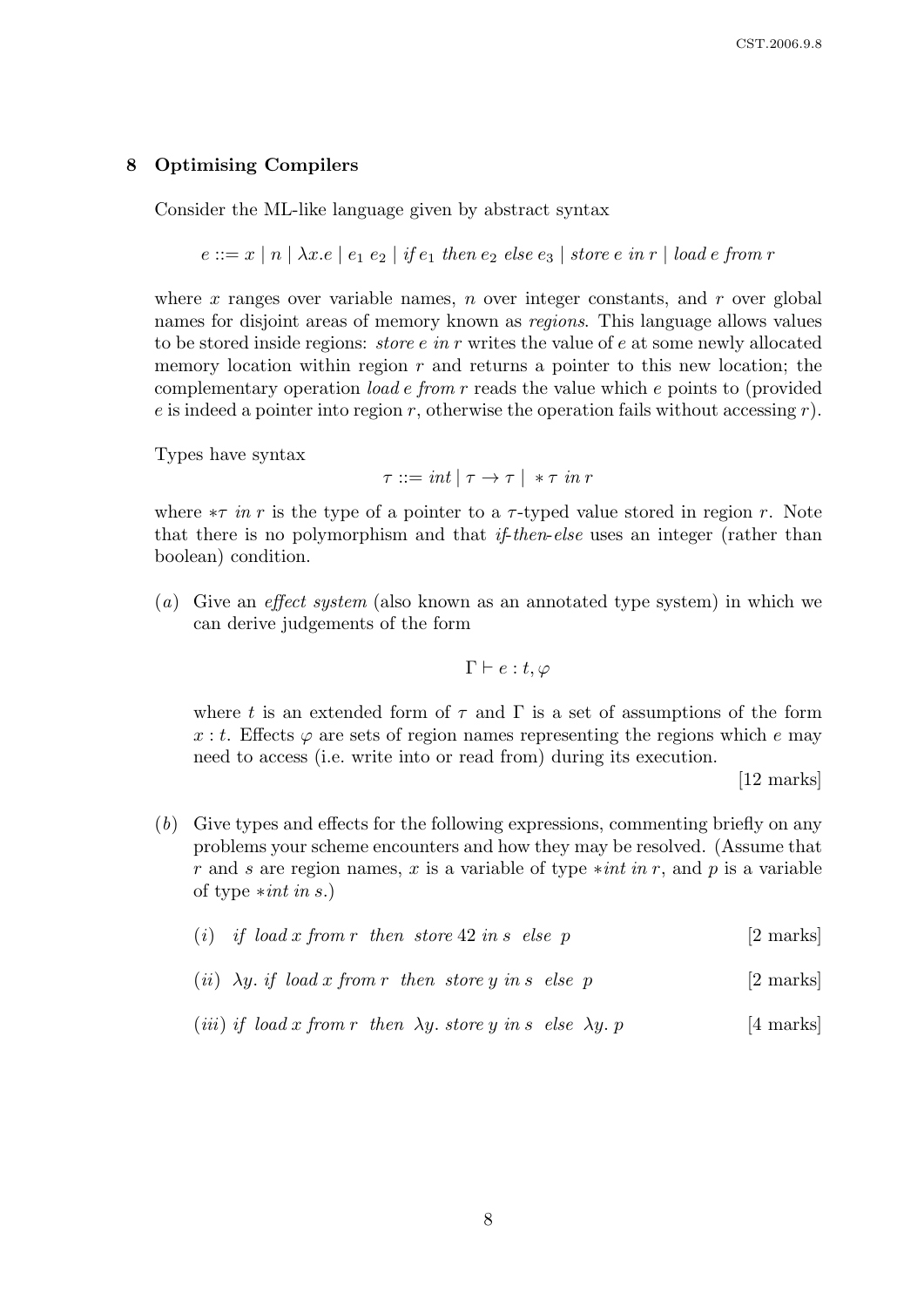#### 9 Artificial Intelligence II

In this question we deal with a general two-class supervised learning problem. Instances are denoted by  $x \in X$ , the two classes by  $c_1$  and  $c_2$ , and  $h : X \rightarrow$  ${c_1, c_2}$  denotes a hypothesis. Labelled examples appear independently at random according to the distribution P on  $X \times \{c_1, c_2\}$ . The loss function  $L(c_i, c_j)$  denotes the loss incurred by a classifier predicting  $c_i$  when the correct prediction is  $c_j$ .

(a) Show that if our choice of hypothesis h is completely unrestricted and L is the  $0-1$  loss function then the *Bayes optimal classifier* minimising

$$
E\left[L(h(x),c)\right]
$$

where the expected value is taken according to the distribution  $P$  is given by

$$
h(x) = \begin{cases} c_1 & \text{if } \Pr(c_1|x) > \frac{1}{2} \\ c_2 & \text{otherwise.} \end{cases}
$$

[10 marks]

(b) We now define a procedure for the generation of training sequences, denoted by s. Let H be a set of possible hypotheses, let  $p(h)$  be a prior on H, let  $p(x)$  be a distribution on X and let  $Pr(c|x, h)$  be a likelihood, denoting the probability of obtaining classification c given instance x and hypothesis  $h \in \mathcal{H}$ . A training set s is generated as follows. We obtain a single  $h \in \mathcal{H}$  randomly according to  $p(h)$ . We then obtain m instances  $(x_1, \ldots, x_m)$  independently at random according to  $p(x)$ . Finally, these are labelled according to the likelihood such that

$$
p(s|h) = \prod_{i=1}^{m} \Pr(c_i|x_i, h)p(x_i).
$$

We now wish to construct a hypothesis  $h'$ , not necessarily in  $H$ , for the purposes of classifying future examples. The usual approach in a Bayesian context would be to construct the hypothesis

$$
h'(x) = \begin{cases} c_1 & \text{if } \Pr(c_1|x, s) > \frac{1}{2} \\ c_2 & \text{otherwise.} \end{cases}
$$

By modifying your answer to part  $(a)$  or otherwise, show that this remains an optimal procedure in the case of 0–1 loss.

[10 marks]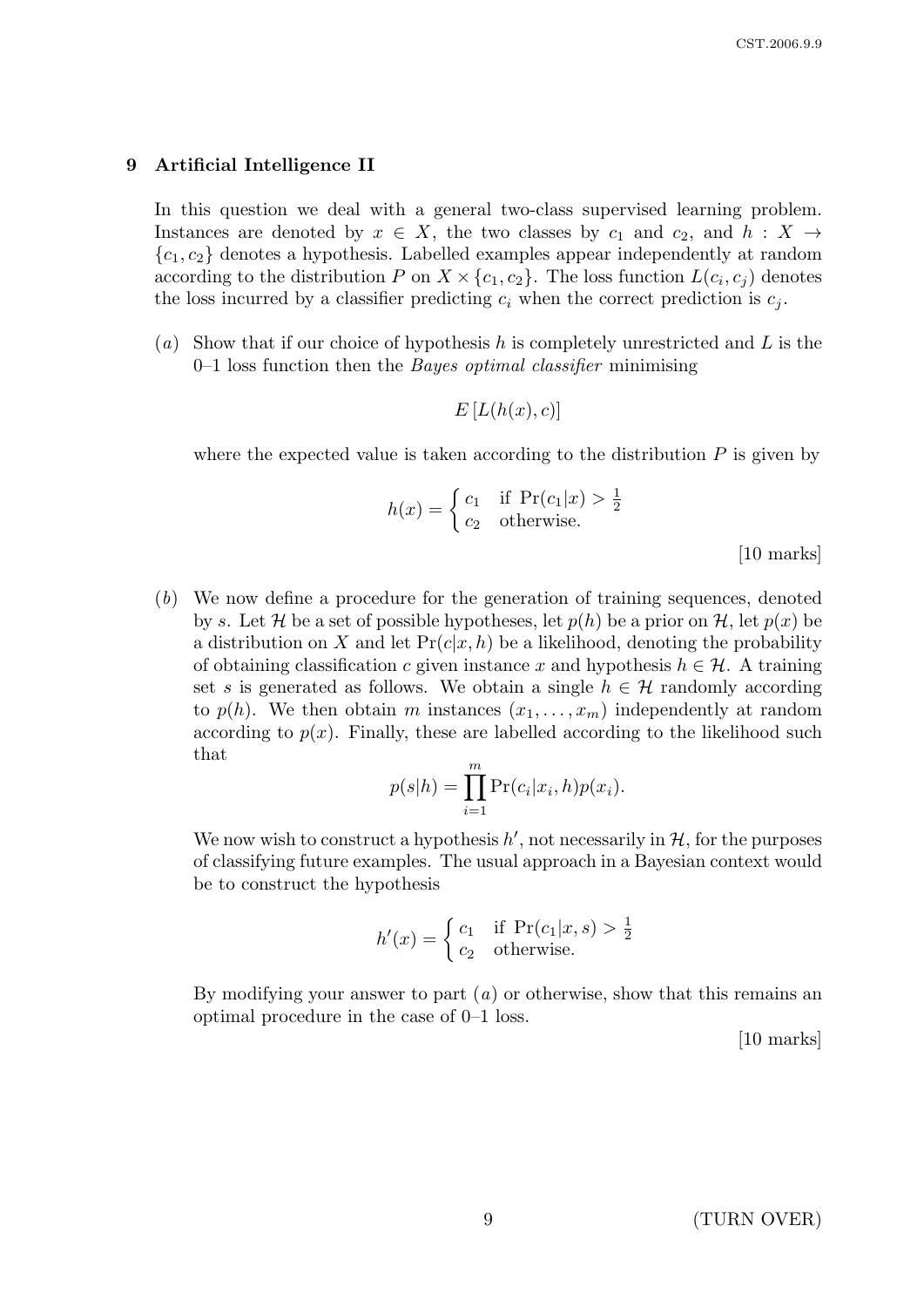### 10 Digital Signal Processing

Consider a software routine that converts the sampling rate of digital audio data from 8 kHz to 48 kHz, without changing the represented sound. It reads an input sequence  $\{x_i\}$  and produces an output sequence  $\{y_i\}$ . The routine first inserts five samples of value 0 between each consecutive pair of input samples. This results in a new intermediate sequence  $\{x'_i\}$  with  $x'_{6i} = x_i$  and  $x'_{6i+k} = 0$  for all  $k \in \{1, \ldots, 5\}$ . The sequence  $\{x'_i\}$  is then low-pass filtered, resulting in  $\{y_i\}$ .

- (a) How can the process of taking discrete-time samples  $\{x_i\}$  from a continuous waveform  $x(t)$  be modelled through a function  $\hat{x}(t)$  that represents the sampling result but can still be analysed using the continuous Fourier transform? [2 marks]
- (b) What effect does sampling with 8 kHz have on the Fourier spectrum of the signal? [2 marks]
- (c) How and under what condition can this sampling process be reversed? [2 marks]
- (d) Can  $\hat{x}(t)$  also model another sampling process that results in the discrete sequence  $\{x'_i\}$ , and if so, what is its sampling frequency? [2 marks]

(e) How does the continuous spectrum associated with  $\{x_i'\}$  relate to that of  $\{x_i\}$ ? [2 marks]

- $(f)$  What purpose is served by the low-pass filter that the routine applies? In particular, what would happen to a 1 kHz sine tone input if this filter were not applied and  $\{y_i\} = \{x'_i\}$  were output instead? What cut-off frequency must the filter have? [5 marks]
- $(q)$  Provide a formula for calculating a 25-sample long causal finite impulse response  $\{h_i\}$  of a low-pass filter suitable for this routine, based on the Hamming windowing function. [5 marks]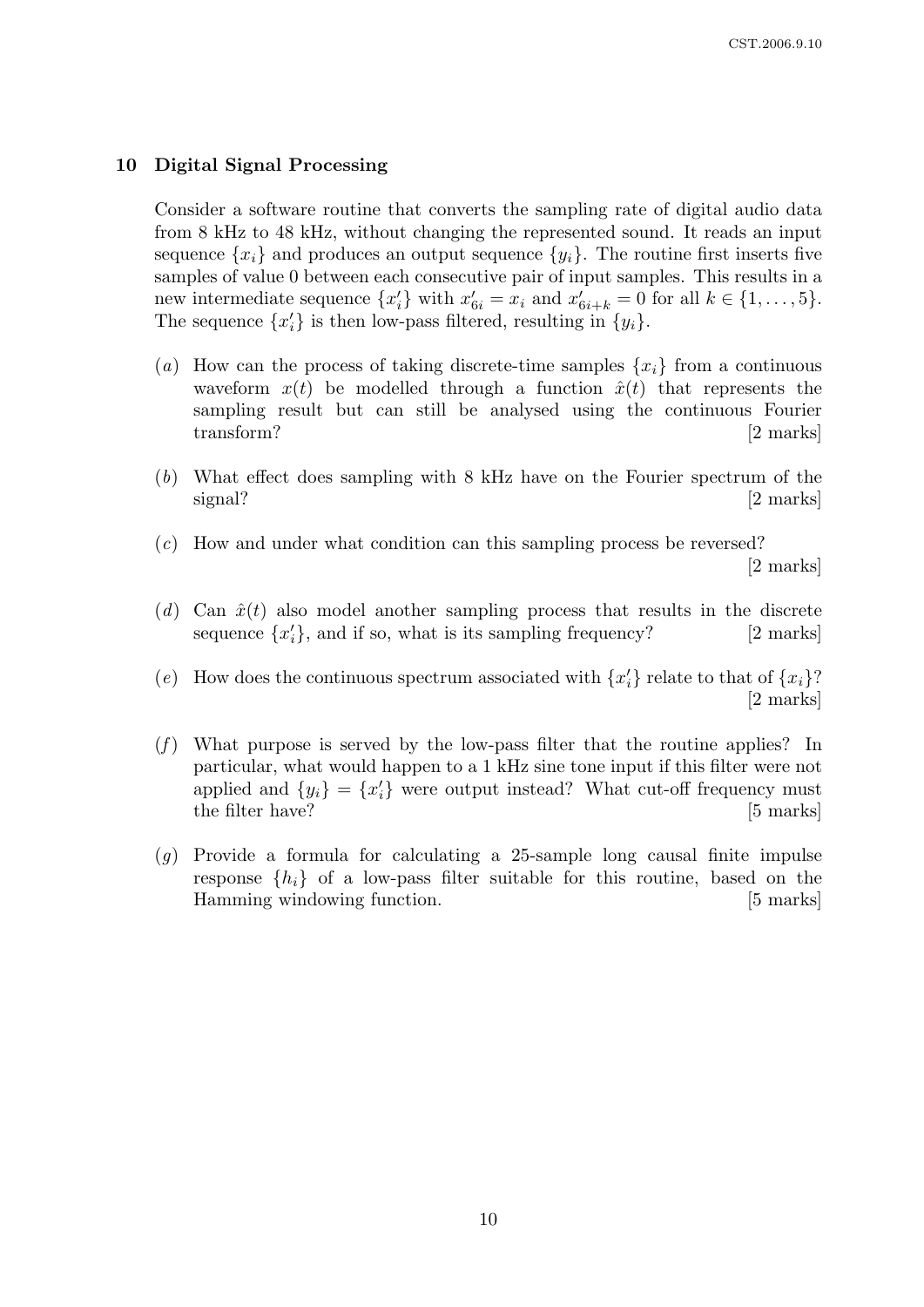## 11 Types

Given any polymorphic lambda calculus (PLC) type  $\tau$  and any function  $\rho$  mapping type variables  $\alpha$  to values  $n \in \{-1,0,1\}$ , a value  $\llbracket \tau \rrbracket \rho$  in  $\{-1,0,1\}$  is defined by recursion on the structure of  $\tau$  as follows.

$$
[\![\alpha]\!] \rho = \rho(\alpha)
$$
  

$$
[\![\tau_1 \to \tau_2]\!] \rho = \begin{cases} 1 & \text{if } [\![\tau_1]\!] \rho \leq [\![\tau_2]\!] \rho \\ [\![\tau_2]\!] \rho & \text{otherwise} \end{cases}
$$

 $[\![\forall \alpha(\tau)]\!] \rho = \text{the minimum of the values } [\![\tau]\!] (\rho[\alpha \mapsto n]) \text{ for } n = -1, 0, 1 \text{ (where } n = 1, 0)$  $\rho[\alpha \mapsto n]$  is the function mapping  $\alpha$  to n and every other  $\alpha'$  to  $\rho(\alpha')$ ).

If  $\Gamma$  is a non-empty PLC typing environment, let  $\llbracket \Gamma \rrbracket \rho$  denote the minimum value of  $[\![\tau]\!] \rho$  as  $\tau$  ranges over the types in Γ; in the case that Γ is empty, we define  $[\![\Gamma]\!] \rho$ to be 1.

(a) Prove that if  $\Gamma \vdash M : \tau$  is a valid PLC typing judgement, then for any  $\rho$ ,  $[\![\Gamma]\!] \rho \leq [\![\tau]\!] \rho.$ 

You may assume without proof that if  $\alpha$  is not free in  $\tau$  then

$$
[\![\tau]\!](\rho[\alpha \mapsto n]) = [\![\tau]\!] \rho
$$

and also that type substitutions  $\tau[\tau'/\alpha]$  satisfy

$$
[\![\tau[\tau'/\alpha]\!] \rho = [\![\tau]\!] (\rho[\alpha \mapsto [\![\tau']\!] \rho])
$$

[Hint: show that the property  $\Phi(\Gamma, M, \tau) =$  "for all  $\rho$ ,  $\|\Gamma\|\rho \leq \|\tau\|\rho$ " is closed under the rules of the typing system.]

[16 marks]

(b) Deduce that there is no closed PLC expression of type

$$
\forall \alpha, \beta(((\alpha \to \beta) \to \alpha) \to \alpha)
$$

[4 marks]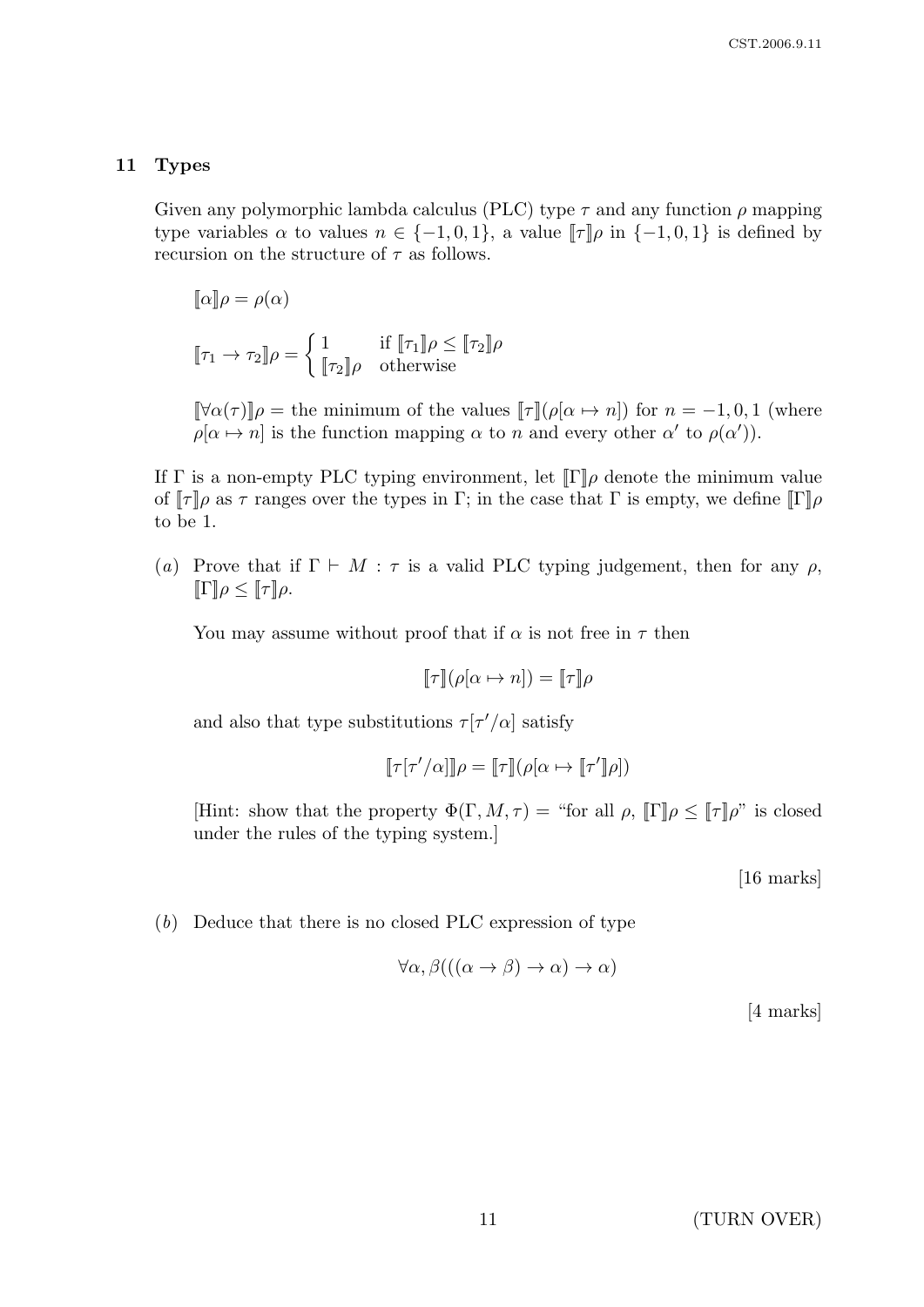#### 12 Numerical Analysis II

- (a) With reference to solution of the differential equation  $y' = f(x, y)$ , explain the conventional notation  $x_n$ ,  $y(x_n)$ ,  $y_n$ ,  $f_n$ . [3 marks]
- (b) Explain the terms local error, global error, and order of a method. [3 marks]
- (c) Without deriving any formulae, describe the general technique for deriving multistep formulae. [2 marks]
- (d) Milne's method uses the multistep formulae

$$
y_{n+1} = y_{n-3} + \frac{4h}{3}(2f_n - f_{n-1} + 2f_{n-2})
$$
  

$$
y_{n+1} = y_{n-1} + \frac{h}{3}(\tilde{f}_{n+1} + 4f_n + f_{n-1})
$$

which each have local error  $O(h^5)$ . What is the meaning of the term  $\tilde{f}_{n+1}$ ? Suggest a suitable starting procedure and explain how the Milne formulae are used. [6 marks]

(e) Let  $x_0 = 0.2$ ,  $y(x_0) = 1.67$ ,  $h = 0.2$  and

$$
f(x,y) = 1 + \frac{(y-x)(x+2)}{x+1}.
$$

Suppose the following values of  $f_n$  have been generated by the starting procedure: 4.6, 5.6, 7.2 for  $n = 1, 2, 3$ . Calculate the first required value of  $\hat{f}_{n+1}$  to 2 significant digits. [3 marks]

 $(f)$  Contrast Milne's method with your starting procedure, commenting particularly on *stability, efficiency* and *step size* considerations. [3 marks]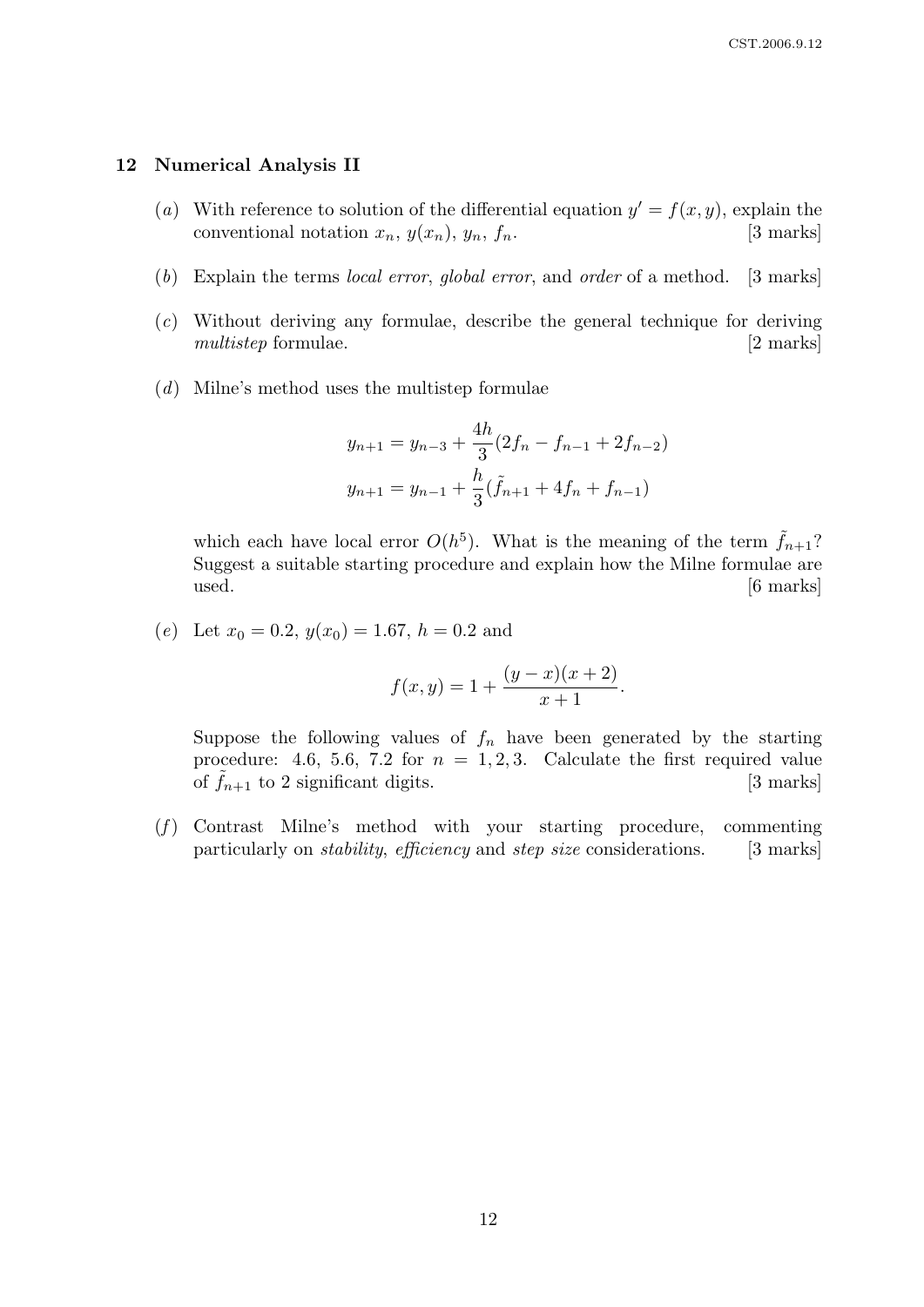## 13 Bioinformatics

- (a) Hidden Markov models (HMM) are widely used in Bioinformatics.
	- (i) In a HMM when would you use the Baum–Welch algorithm, and when the Viterbi algorithm, and why? Give biologically motivated examples. [8 marks]
	- $(ii)$  Any machine learning model (such as a HMM) for protein secondary structure determination or gene finding relies on discovering characteristic statistical properties of protein sequences. Name a property (and justify your answer) that helps to localise (and distinguish) transmembrane segments and coils in a protein sequence, or exon/intron boundaries in a genomic region. [2 marks]
- (b) Discuss the complexity of an algorithm to reconstruct a genetic network from microarray perturbation data. [7 marks]
- (c) What is the difference in terms of connectivity between a scale-free network and a random network? Give biological examples of scale-free networks.

[3 marks]

## 14 Denotational Semantics

- (a) State carefully, without proof, the soundness and adequacy results for PCF. (You need not describe the syntax, operational and denotational semantics of PCF in any detail.) [3 marks]
- (b) Define the logical relation you would use in proving adequacy for PCF. State carefully without proof the "fundamental theorem" for the logical relation. [5 marks]

(c) Define contextual equivalence for PCF. [2 marks]

- (d) Explain carefully the difficulties in obtaining a fully abstract denotational semantics for PCF. [7 marks]
- (e) Describe how PCF syntax and operational semantics can be extended to obtain full abstraction. [3 marks]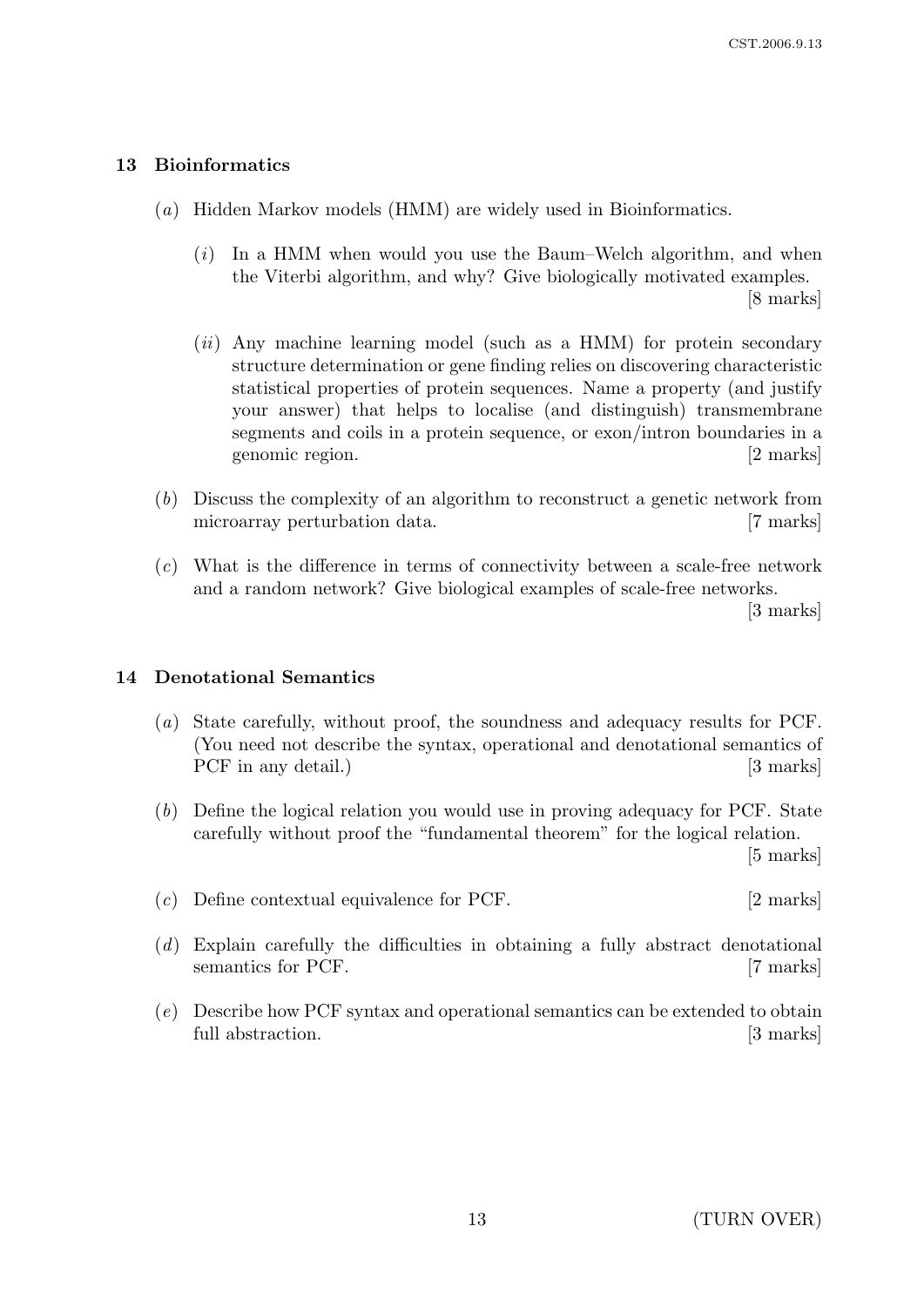## 15 Specification and Verification II

A JK flip-flop has inputs J, K and an output Q, which is driven by a stored value, and behaviour specified by the following table.

Assume that the stored value is initially 0.

- (a) Describe the sequence of outputs on Q if the J and K inputs are always 1. [2 marks]
- (b) Define a predicate JK such that  $JK(j,k,q)$  models the behaviour of a JK flipflop. Describe and justify the logical type of JK. [6 marks]
- (c) Write down a formal specification of a device COUNT such that the output at time t is t  $mod\ 4$ . [2 marks]
- (d) Design an implementation of COUNT using JK flip-flops, describe how it works and draw a diagram of your design. [4 marks]
- (e) How you would prove that your design meets its specification? [6 marks]